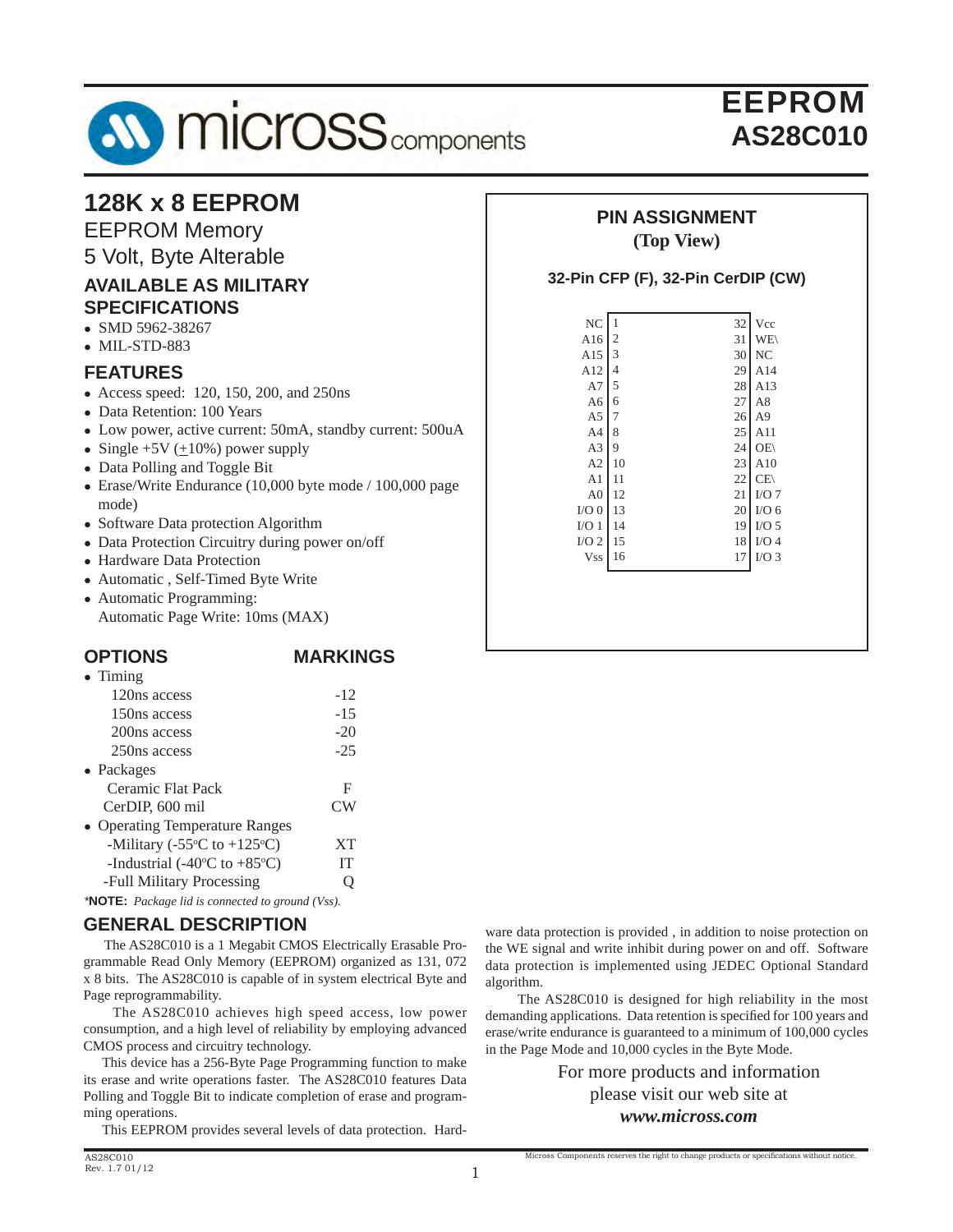

# **FUNCTIONAL BLOCK DIAGRAM**

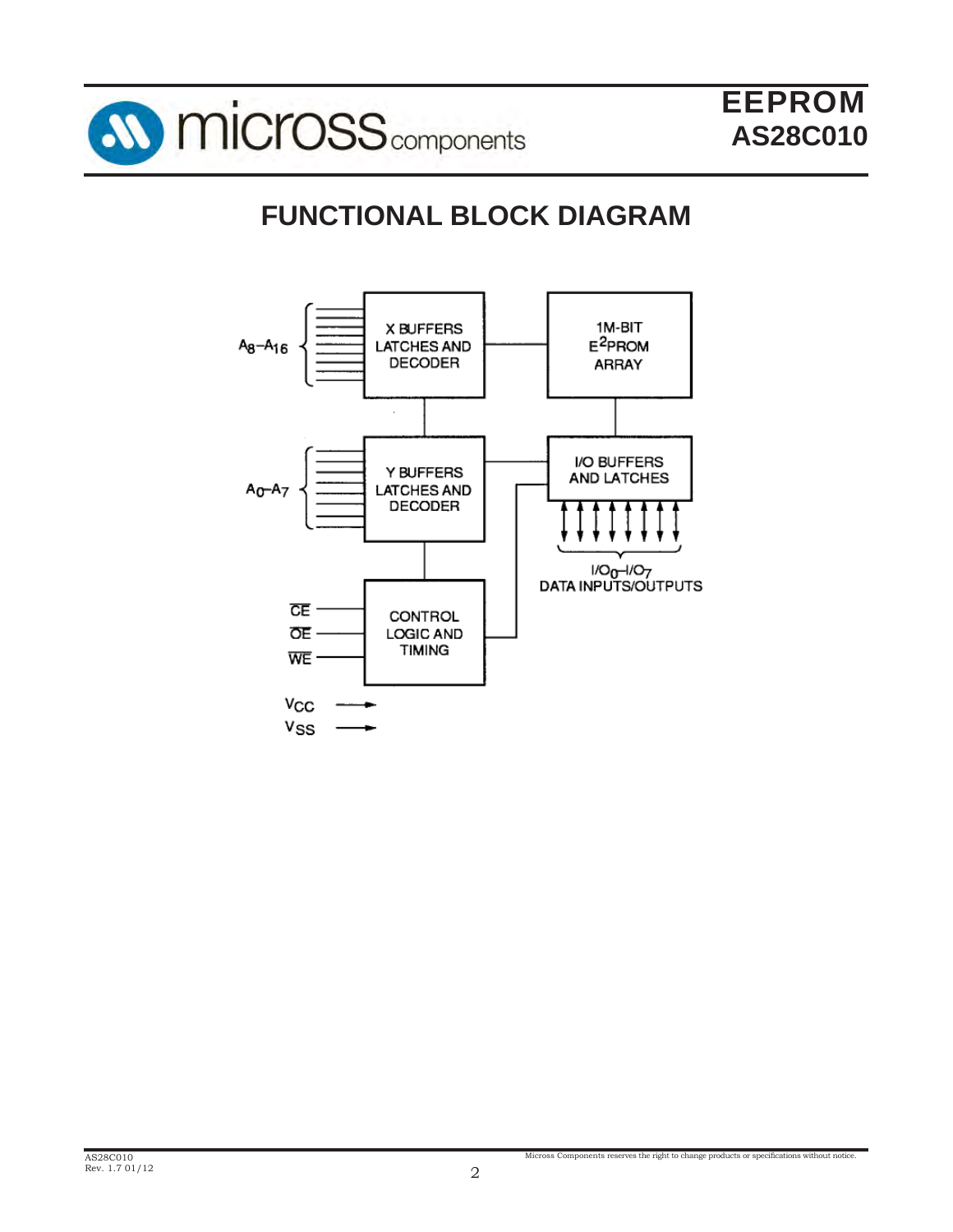

#### **FUNCTIONAL DESCRIPTION**

#### **READ**

 Read operations are initiated by both OE\ and CE\ LOW. The read operation is terminated by either  $CE \setminus$  or  $OE \setminus$ returning HIGH. This two line control architecture eliminates bus contention in a system environment. The data bus will be in a high impedance state when either OE\ or CE\ is HIGH.

#### **WRITE**

Write operations are initiated when both CE\ and WE\ are LOW and OE\ is HIGH. The AS28C010 supports both a CE\ and WE\ controlled write cycle. That is, the address is latched by the falling edge of either CE\ or WE\, whichever occurs last. Similarly, the data is latched internally by the rising edge of either  $CE\$  or WE\, whichever occurs first. A byte write operation, once initiated, will automatically continue to completion, typically within 5ms.

#### **PAGE WRITE**

 The page write feature of the AS28C010 allows the entire memory to be written in 5 seconds. Page write allows two to two hundred fifty-six bytes of data to be consecutively written to the AS28C010 prior to the commencement of the internal programming cycle. The host can fetch data from another device within the system during a page write operation (change the source address), but the page address (A8 through A16) for each subsequent valid write cycle to the part during this operation must be the same as the initial page address.

The page write mode can be initiated during any write operation. Following the initial byte write cycle, the host can write an additional one to two hundred fifty six bytes in the same manner as the first byte was written. Each successive byte load cycle, started by the WE\ HIGH to LOW transition, must begin within 100μs of the falling edge of the preceding WE\. If a subsequent WE\ HIGH to LOW transition is not detected within 100μs, the internal automatic programming cycle will commence. There is no page write window limitation. Effectively the page write window is infinitely wide, so long as the host continues to access the device within the byte load cycle time of 100μs.

#### **WRITE**

 The AS28C010 provides the user two write operation status bits. These can be used to optimize a system write cycle time. The status bits are mapped onto the I/O bus as shown in Figure 1.





#### **DATA\ POLLING**

The AS28C010 features DATA\ Polling as a method to indicate to the host system that the byte write or page write cycle has completed. DATA\ Polling allows a simple bit test operation to determine the status of the AS28C010, eliminating additional interrupt inputs or external hardware. During the internal programming cycle, any attempt to read the last byte written will produce the complement of that data on I/O7 (i.e., write data = 0xxx xxxx, read data = 1xxx xxxx). Once the programming cycle is complete, I/O7 will reflect true data. Note: If the AS28C010 is in the protected state and an illegal write operation is attempted DATA\ Polling will not operate.

#### **TOGGLE BIT**

The AS28C010 also provides another method for determining when the internal write cycle is complete. During the internal programming cycle, I/O6 will toggle from HIGH to LOW and LOW to HIGH on subsequent attempts to read the device. When the internal cycle is complete the toggling will cease and the device will be accessible for additional read or write operations.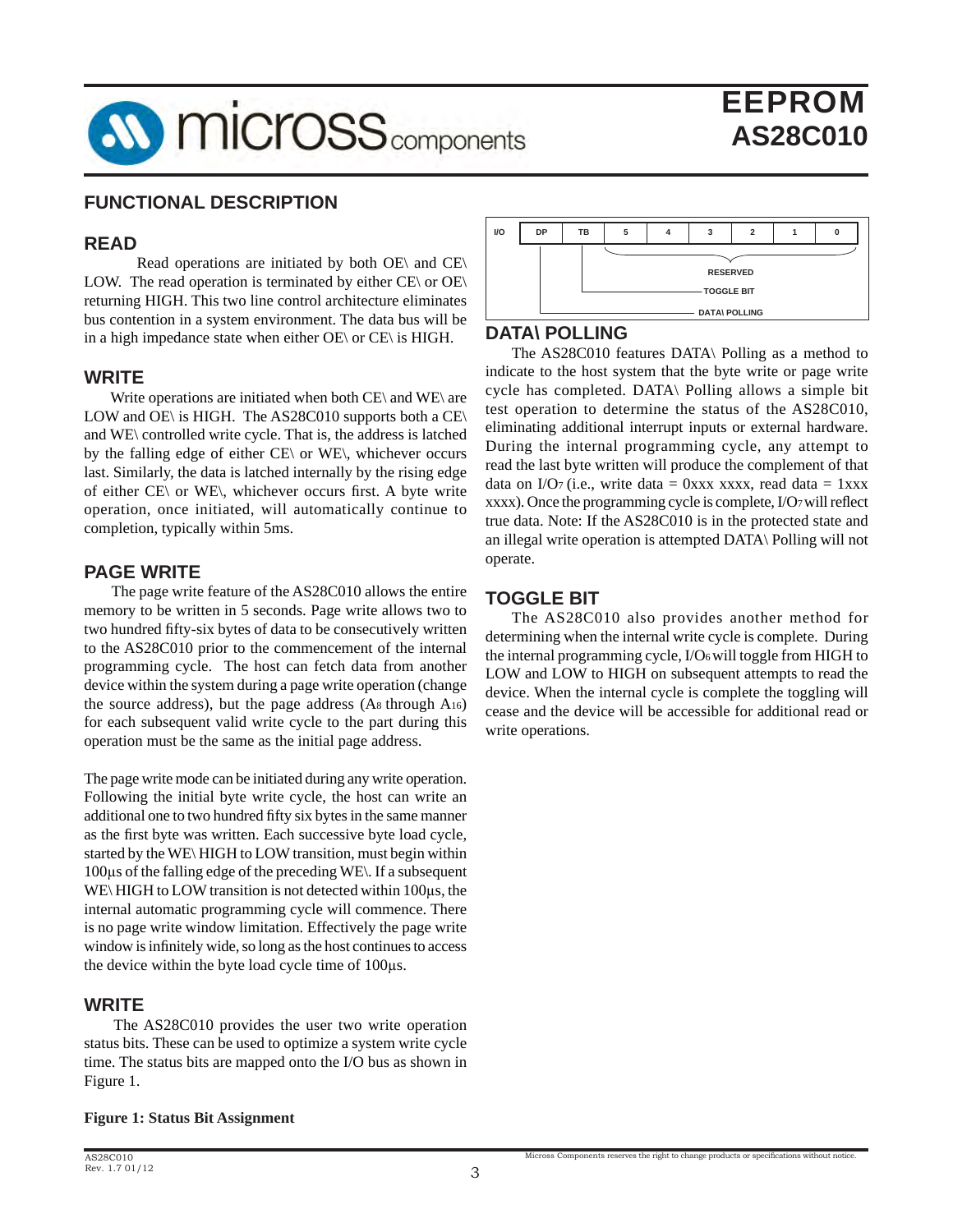

# EEPROM **AS28C010**

#### **ABSOLUTE MAXIMUM RATINGS\***

\*Stresses greater than those listed under "Absolute Maximum Ratings" may cause permanent damage to the device. This is a stress rating only and functional operation of the device at these or any other conditions above those indicated in the operation section of this specification is not implied. Exposure to absolute maximum rating conditions for extended periods may affect reliability.

\*\* Junction temperature depends upon package type, cycle time, loading, ambient temperature and airflow.

# **ELECTRICAL CHARACTERISTICS AND RECOMMENDED DC OPERATING CONDITIONS**

(-55°C ≤ T<sub>A</sub> ≤ 125°C; Vcc = 5V <u>+</u>10%)

| <b>IPARAMETER</b>                         | <b>CONDITION</b>                                             | <b>SYMBOL</b>   | <b>MIN</b> | <b>MAX</b>             | <b>UNITS</b> |
|-------------------------------------------|--------------------------------------------------------------|-----------------|------------|------------------------|--------------|
| Input High (Logic 1) Voltage <sup>1</sup> |                                                              | Vıн             | 2.0        | $V_{\text{CC}} + 1.0V$ |              |
| Input Low (Logic 0) Voltage               |                                                              |                 | $-1.0$     | 0.8                    |              |
| Input Leakage Current                     | $V_{IN} = V_{SS}$ to $V_{CC}$                                |                 |            | 10                     | μA           |
| Output Leakage Current                    | $V_{\text{OUT}} = V_{\text{SS}}$ to Vcc, CE\=V <sub>IH</sub> | <b>ILO</b>      |            | 10                     | μA           |
| Output High Voltage                       | $I_{OH} = -400 \mu A$                                        | V <sub>он</sub> | 2.4        |                        |              |
| Output Low Voltage                        | $I_{\Omega}$ = 2.1 mA                                        | $\rm V_{OL}$    |            | 0.4                    |              |

Notes: 1)  $V_{IL}$  min. and  $V_{IH}$  max. are for reference only and are not tested.

|                                    |                                         |            |       |       | <b>MAX</b> |       |    |             |
|------------------------------------|-----------------------------------------|------------|-------|-------|------------|-------|----|-------------|
| <b>PARAMETER</b>                   | <b>CONDITIONS</b>                       | <b>SYM</b> | $-12$ | $-15$ | $-20$      | $-25$ |    | UNITS NOTES |
| Power Supply Current:<br>Operating | $I_{OUT}$ =OmA, Vcc = 5.5V<br>Cycle=MIN | ICC3       | 100   | 100   | 80         | 80    | mA |             |
| Power Supply Current:<br>Standby   | $CE=Vec$ , $Vec = 5.5V$                 | ICC1       | 500   | 500   | 500        | 500   | μA |             |
|                                    | $CE=V_{IH}$ , Vcc = 5.5V                | ICC2       | 3     | 3     | 3          | 3     | mA |             |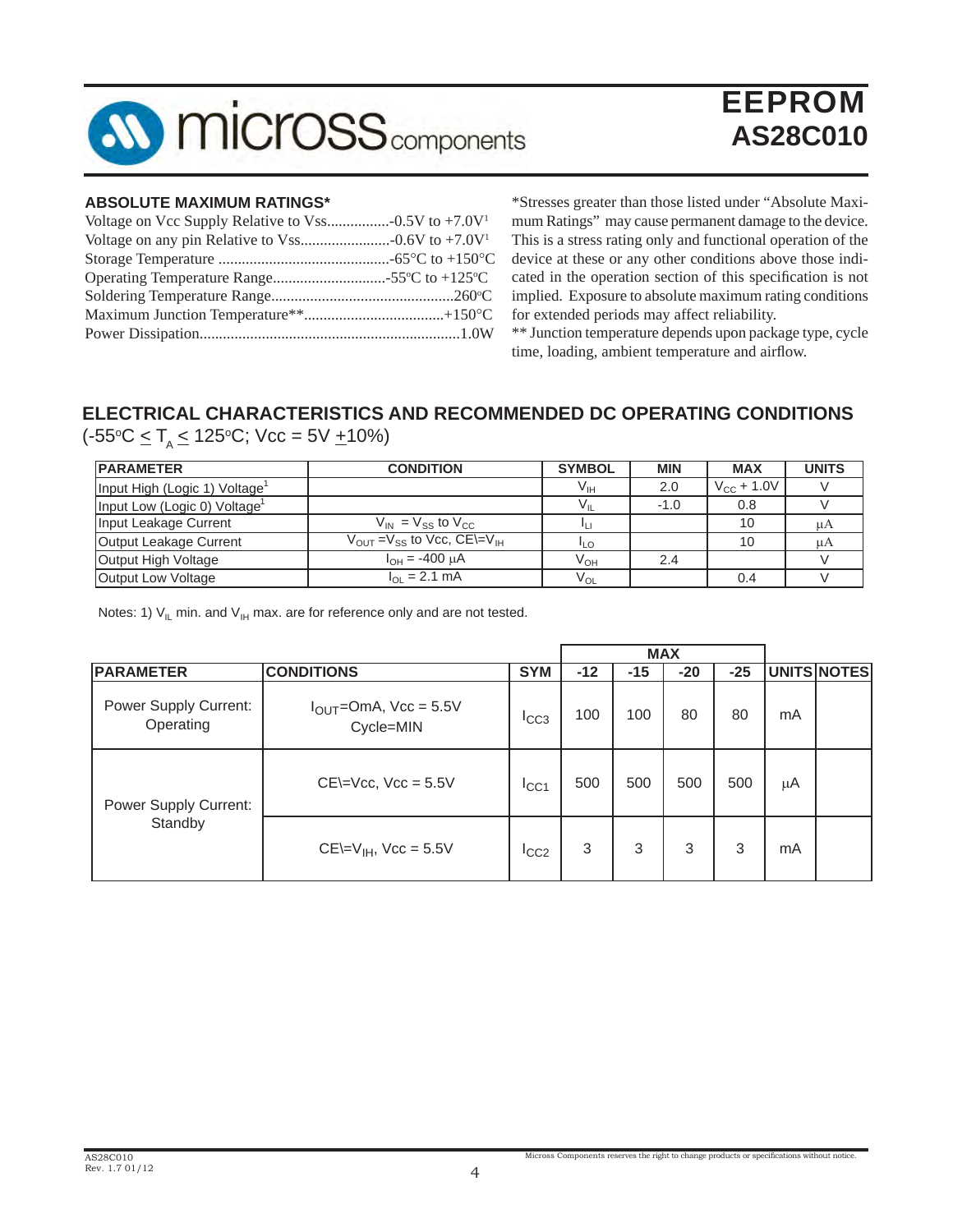

# $\mathsf{CAPACITANCE}\ \mathsf{T}_\mathsf{A}\!\!=\!\!+25^\circ\!\mathsf{C},\ \mathsf{f}\mathsf{=}\ 1\mathsf{MHZ},\ \mathsf{V}_\mathsf{CC}\!\!=\!\!5\mathsf{V}$

| <b>PARAMETER</b>           | <b>SYMBOL</b>            | <b>MAX</b> | <b>UNITS</b> | <b>Test Conditions</b> |
|----------------------------|--------------------------|------------|--------------|------------------------|
| Input Capacitance          | $\mathsf{C_{IN}}^{(2)}$  |            | рF           | $\rm V_{\rm IN}$ =0V   |
| Input / Output Capactiance | $\mathrm{C_{1/O}}^{(2)}$ | 10         | pF           | $VI/O=0V$              |

## **POWER-UP TIMING**

| <b>Symbol</b>        | <b>Parameter</b>            | Max. | <b>Units</b> |
|----------------------|-----------------------------|------|--------------|
| 'ے ا<br><b>L</b> PUR | Power-up to Read Operation  | 100  | μS           |
| <b>L</b> PUW         | Power-up to Write Operation |      | ms           |

# **ENDURANCE AND DATA RETENTION**

| <b>Parameter</b> | Min.    | Max. | <b>Units</b>    |
|------------------|---------|------|-----------------|
| Endurance        | 10.000  |      | Cycles Per Byte |
| Endurance        | 100,000 |      | Cycles Per Page |
| Data Retention   | 100     |      | Years           |

# **A.C. CONDITIONS OF TEST**

| Input Pulse Levels             | 0V to 3V |
|--------------------------------|----------|
| Input Rise and Fall Times      | 10ns     |
| Input and Output Timing Levels | 1.5V     |

# **EQUIVALENT A.C. LOAD CURRENT SYMBOL TABLE**



Notes: (2) This parameter is periodically sampled and not 100% tested.

# **MODE SELECTION**

| <b>MODE</b>                   | <b>CE</b>       | <b>OE\</b>      | <b>WE\</b>      | <b>I/O</b>         |
|-------------------------------|-----------------|-----------------|-----------------|--------------------|
| <b>READ</b>                   | $V_{IL}$        | $V_{IL}$        | $V_{IH}$        | $D_{\text{OUT}}$   |
| <b>STANDBY</b>                | $V_{\text{IH}}$ | X               | X               | High-Z             |
| <b>WRITE</b>                  | $V_{IL}$        | $V_{\text{IH}}$ | $V_{IL}$        | $D_{IN}$           |
| <b>DESELECT</b>               | $V_{IL}$        | V <sub>IH</sub> | $V_{IH}$        | High-Z             |
| <b>WRITE</b>                  | X               | X               | $V_{IH}$        |                    |
| <b>INHIBIT</b>                | X               | $V_{IL}$        | X               |                    |
| <b>DATA</b><br><b>POLLING</b> | $V_{IL}$        | $V_{\sf IL}$    | V <sub>IH</sub> | Data Out<br>(I/O7) |



Micross Components reserves the right to change products or specifications without notice.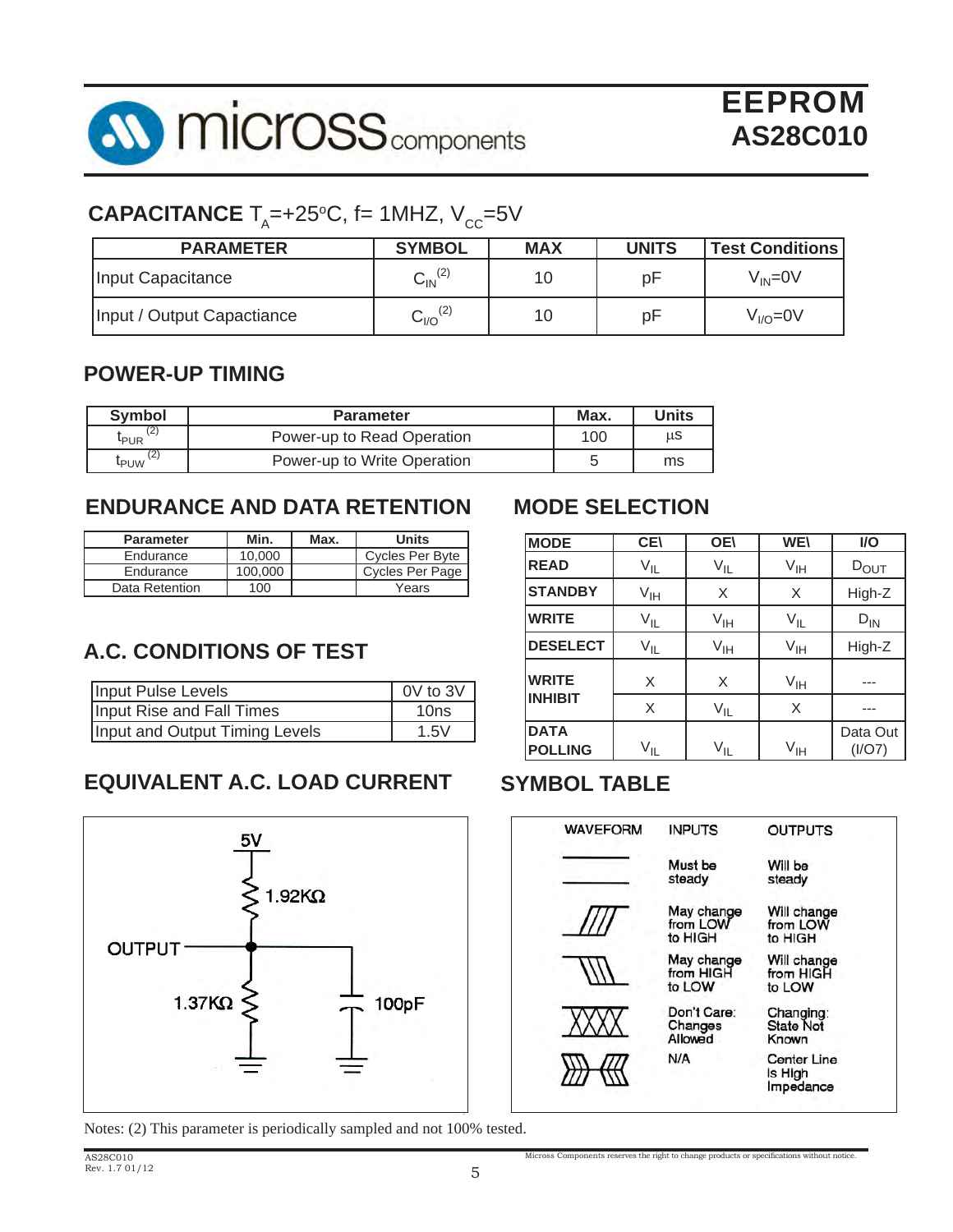

# **AC ELECTRICAL CHARACTERISTICS FOR READ OPERATION**

(-55o C < TC < 125o C; Vcc = 5V +10%)

Test Conditions

• Input Pulse Levels: 0.0V to 3.0V

• Input rise and fall times:  $\leq 20$ ns

• Output Load: 1 TTL Gate +100pF (including scope and jig)

• Reference levels for measuring timing: 1.5V, 1.5V

|                                                                          | Symbol<br><b>Parameter</b>      |     | $-12$               |          | $-15$      |          | $-20$      |            | $-25$      |              |
|--------------------------------------------------------------------------|---------------------------------|-----|---------------------|----------|------------|----------|------------|------------|------------|--------------|
|                                                                          |                                 |     | <b>MIN MAXI MIN</b> |          | <b>MAX</b> | MIN      | <b>MAX</b> | <b>MIN</b> | <b>MAX</b> | <b>UNITS</b> |
| $t_{RC}$                                                                 | Read Cycle Time                 | 120 |                     | 150      |            | 200      |            | 250        |            | ns           |
| $t_{CE}$                                                                 | Chip Enable Access Time         |     | 120                 |          | 150        |          | 200        |            | 250        | ns           |
| $t_{AA}$                                                                 | Address Access Time             |     | 120                 |          | 150        |          | 200        |            | 250        | ns           |
| $t_{OE}$                                                                 | Output Enable Access Time       |     | 50                  |          | 50         |          | 50         |            | 50         | ns           |
| $t_{LZ}^{(3)}$                                                           | CE\LOW to Active Output         | 0   |                     | $\Omega$ |            | 0        |            | 0          |            | ns           |
| $\frac{\mathsf{t}_{\mathsf{OLZ}}^{(3)}}{\mathsf{t}_{\mathsf{HZ}}^{(3)}}$ | OE\LOW to Active Output         | 0   |                     | $\Omega$ |            | $\Omega$ |            | 0          |            | ns           |
|                                                                          | CE\ HIGH to High Z Output       |     | 50                  |          | 50         |          | 50         |            | 50         | ns           |
| $t_{OHZ}$ <sup>(3)</sup>                                                 | OE\ HIGH to High Z Output       |     | 50                  |          | 50         |          | 50         |            | 50         | ns           |
| $t_{OH}$                                                                 | Output Hold from Address Change | 0   |                     | 0        |            | 0        |            | 0          |            | ns           |

Notes: 3)  $t_{LZ}$  min.,  $t_{OLZ}$  min., and  $t_{OLZ}$  are periodically sampled and not 100% tested.  $t_{HZ}$  max. and  $t_{OLZ}$  max. are measured, with C<sub>L</sub>=5pF, from the point when CE\ or OE\ return HIGH (whichever occurs first) to the time when the outputs are no longer driven.

# **AC ELECTRICAL CHARACTERISTICS FOR WRITE OPERATIONS**

| <b>SYMBOL</b>                    | <b>PARAMETER</b>          | <b>MIN</b>     | <b>MAX</b> | <b>UNITS</b> |
|----------------------------------|---------------------------|----------------|------------|--------------|
| $t_{WC}$                         | Write Cycle Time          |                | 10         | ms           |
| $t_{AS}$                         | <b>Address Setup Time</b> | 0              |            | ns           |
| $t_{AH}$                         | <b>Address Hold Time</b>  | 50             |            | ns           |
| tcs                              | Write Setup Time          | $\overline{0}$ |            | ns           |
| $t_{CH}$                         | <b>Write Hold Time</b>    | 0              |            | ns           |
| $t_{\text{CW}}$                  | CE\ Pulse Width           | 100            |            | ns           |
| $t_{\text{OES}}$                 | OE\ HIGH Setup Time       | 10             |            | ns           |
| $\mathfrak{t}_{\sf OEH}$         | OE\ HIGH Hold Time        | 10             |            | ns           |
| $t_{WP}$                         | <b>WE\ Pulse Width</b>    | 100            |            | ns           |
| $t_{\scriptscriptstyle WPH}$     | <b>WE\HIGH Recovery</b>   | 100            |            | ns           |
| $t_{\text{DV}}$                  | Data Valid                |                | 1          | $\mu$ S      |
| $t_{DS}$                         | Data Setup                | 50             |            | ns           |
| $t_{\sf DH}$                     | Data Hold                 | $\overline{0}$ |            | ns           |
| $t_{DW}$                         | Delay to Next Write       | 10             |            | $\mu$ S      |
| $\rm t_{\scriptscriptstyle BLC}$ | <b>Byte Load Cycle</b>    | 0.20           | 100        | $\mu$ S      |

Micross Components reserves the right to change products or specifications without notice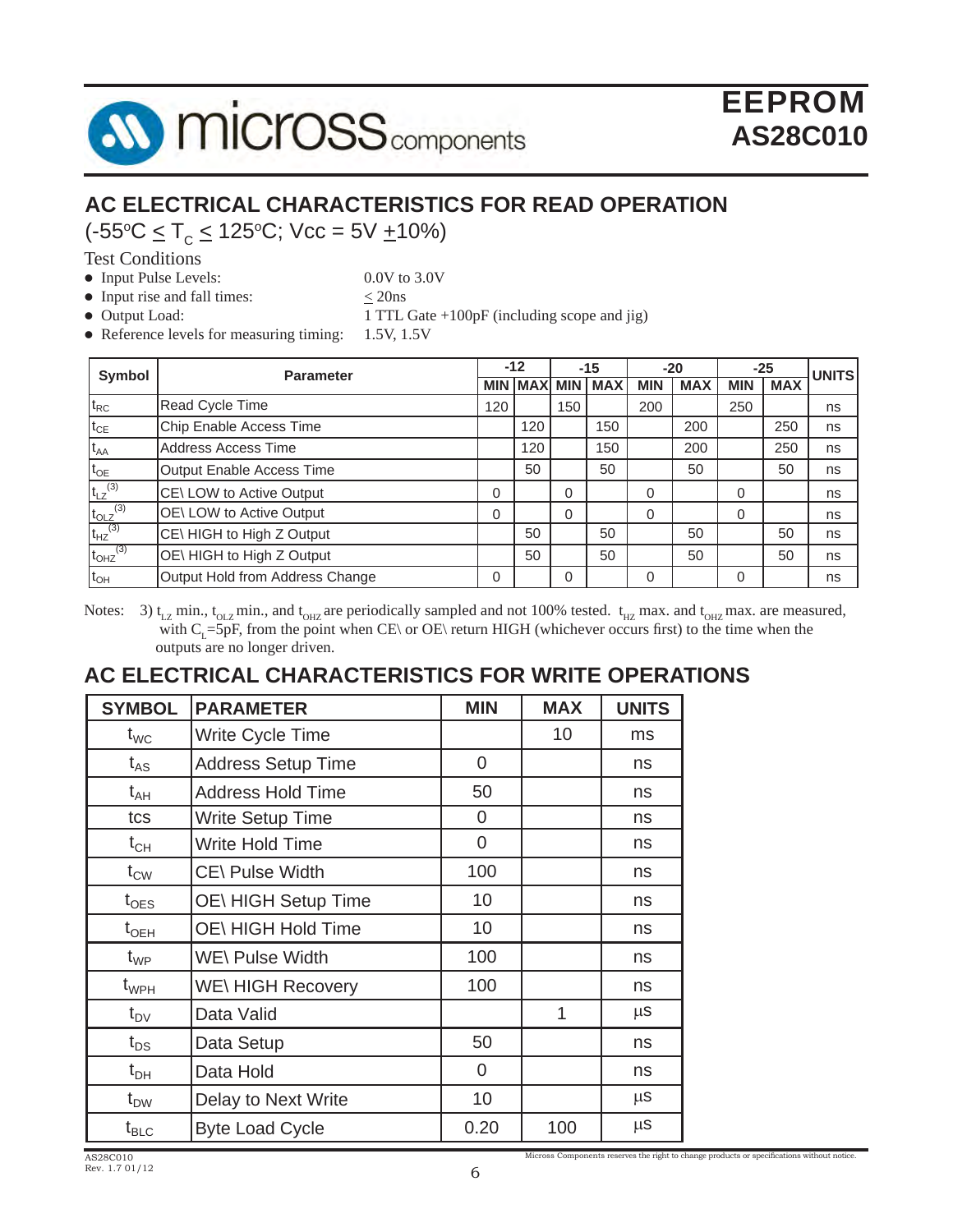

# **READ CYCLE**



**SOFTWARE DATA PROTECTION TIMING WAVEFORM** (protection mode)



**SOFTWARE DATA PROTECTION TIMING WAVEFORM** (non-protection mode)

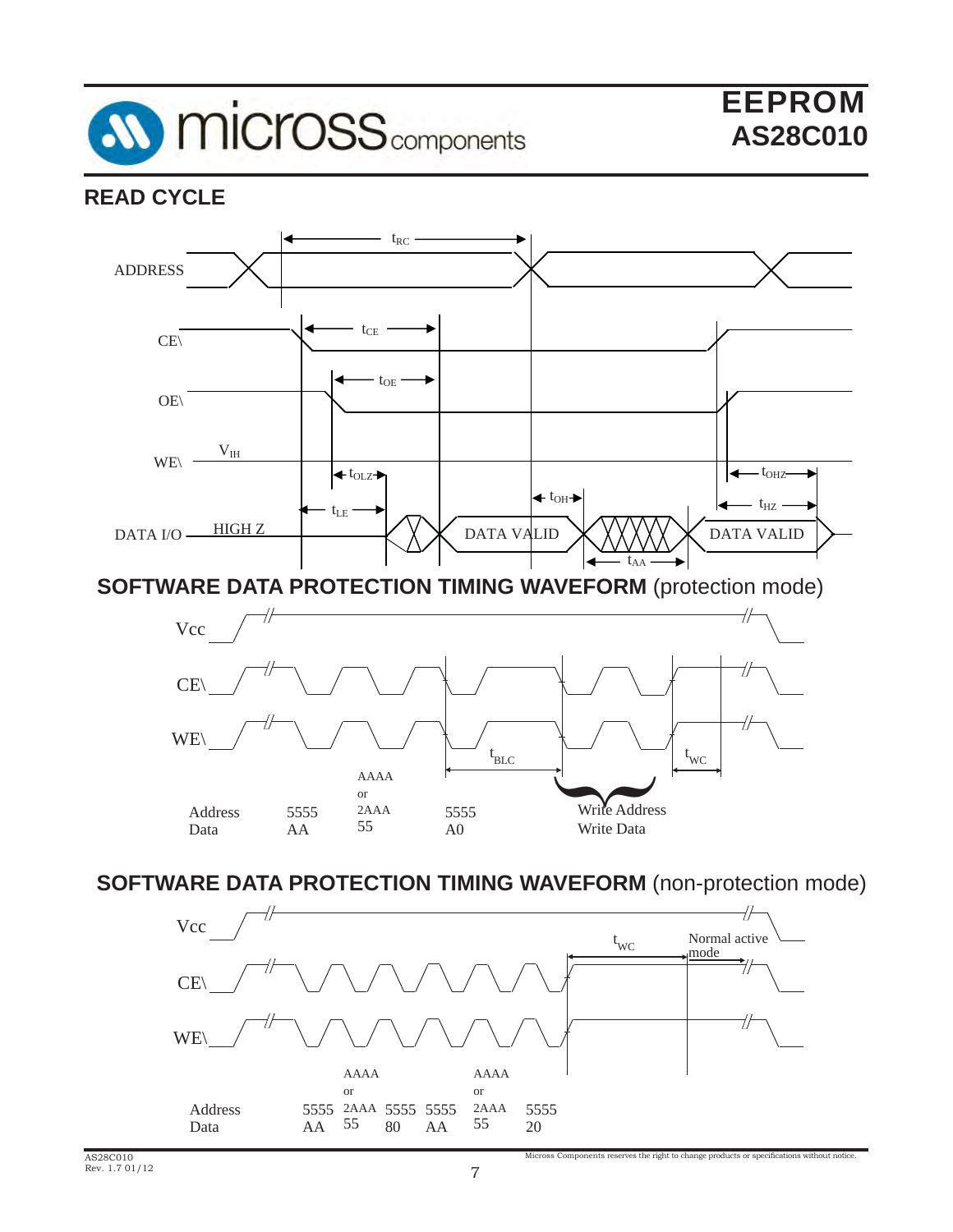

# **WE\ CONTROLLED WRITE CYCLE**



# **CE\ CONTROLLED WRITE CYCLE**

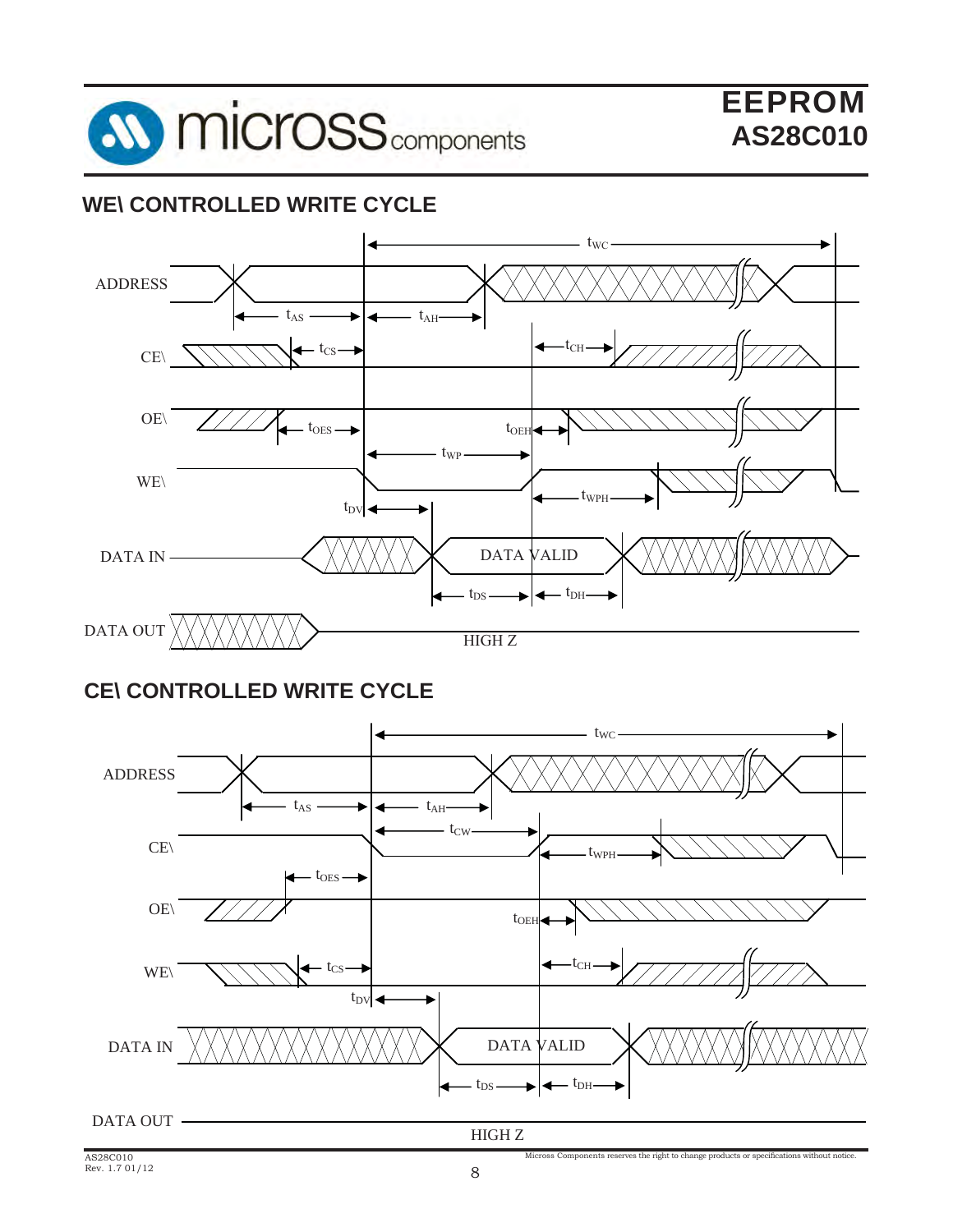

# EEPROM **AS28C010**

#### DATA Polling Timing Diagram(7)



#### **Toggle Bit Timing Diagram**



#### Notes: (7) Polling operations are by definition read cycles and are therefore subject to read cycle timings.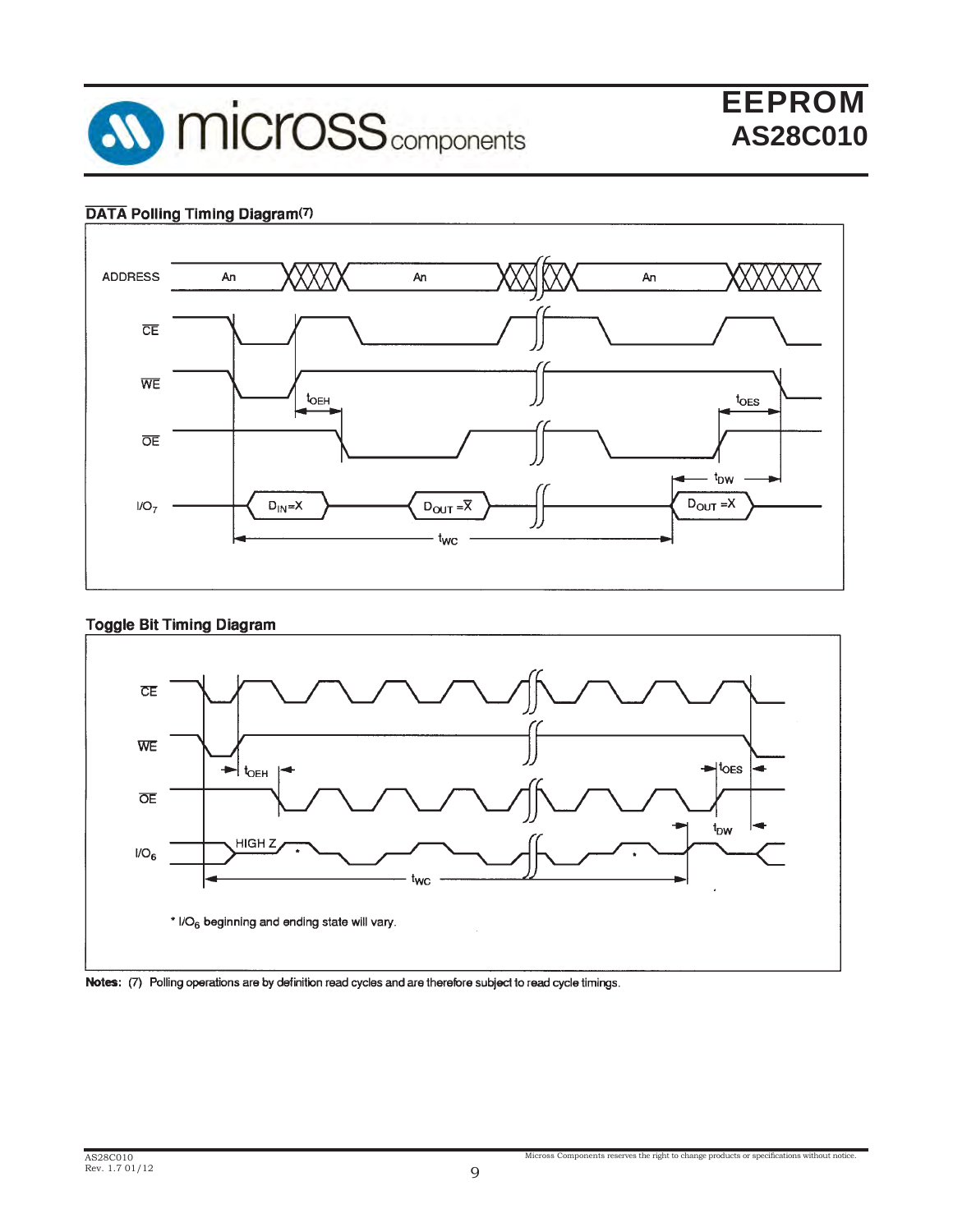

# **PAGE WRITE CYCLE**



- \* Between successive byte writes within a page write operation, OE\ can bee strobed LOW: e.g. this can be done with CE\ and WE\ HIGH to fetch data from another memory device within the system for the next write; or with WE\ HIGH and CE\ LOW effectively performing a polling operation.
- \*\*: 1- For each successive write within the page write operation  $A_8$ - $A_{16}$  should be the same or writes to an unknown address could occur. 2– The timings shown above are unique to page write operations. Individual byte load operations within the page write must conform
	- to either CE\ or WE\ controlled write cycle timing.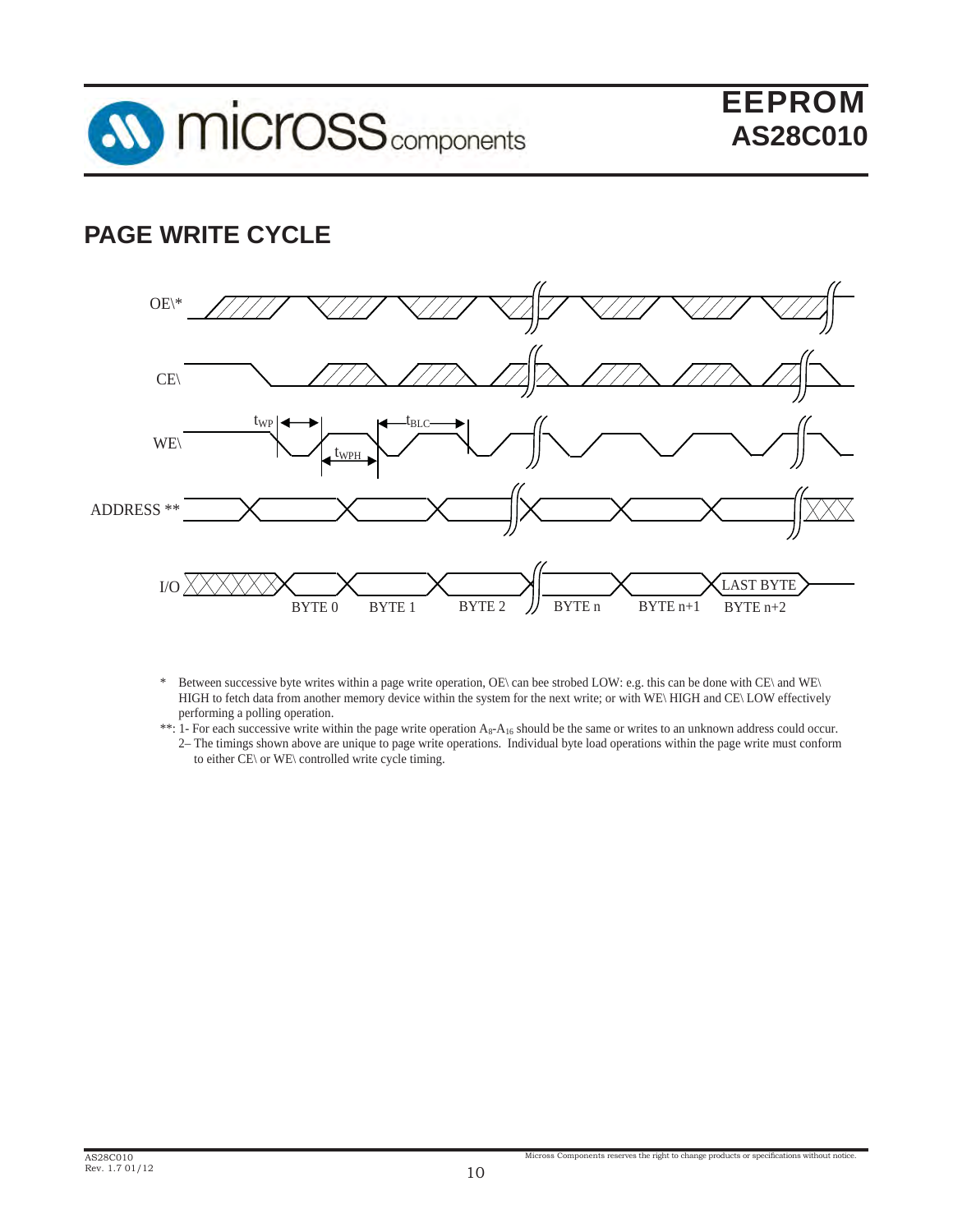



# **MECHANICAL DEFINITIONS\***

## **Micross Case #306 (Package Designator F) SMD 5962-38267, Case Outline M**





|                | <b>SMD SPECIFICATIONS</b> |            |  |  |
|----------------|---------------------------|------------|--|--|
| <b>SYMBOL</b>  | <b>MIN</b>                | <b>MAX</b> |  |  |
| A              | 0.097                     | 0.123      |  |  |
| A1             | 0.090                     | 0.110      |  |  |
| b              | 0.015                     | 0.019      |  |  |
| С              | 0.003                     | 0.007      |  |  |
| D              | 0.810                     | 0.830      |  |  |
| D <sub>2</sub> | 0.745                     | 0.755      |  |  |
| Е              | 0.425                     | 0.445      |  |  |
| E <sub>1</sub> | 0.330                     | 0.356      |  |  |
| е              | 0.045                     | 0.055      |  |  |
| н              | 1.000                     | 1.100      |  |  |
|                | 0.290                     | 0.310      |  |  |
| ړ              | 0.026                     | 0.037      |  |  |

**NOTE:** *All drawings are per the SMD. Micross' package dimensional limits may differ, but they will be within the SMD limits.*

*\*All measurements are in inches.*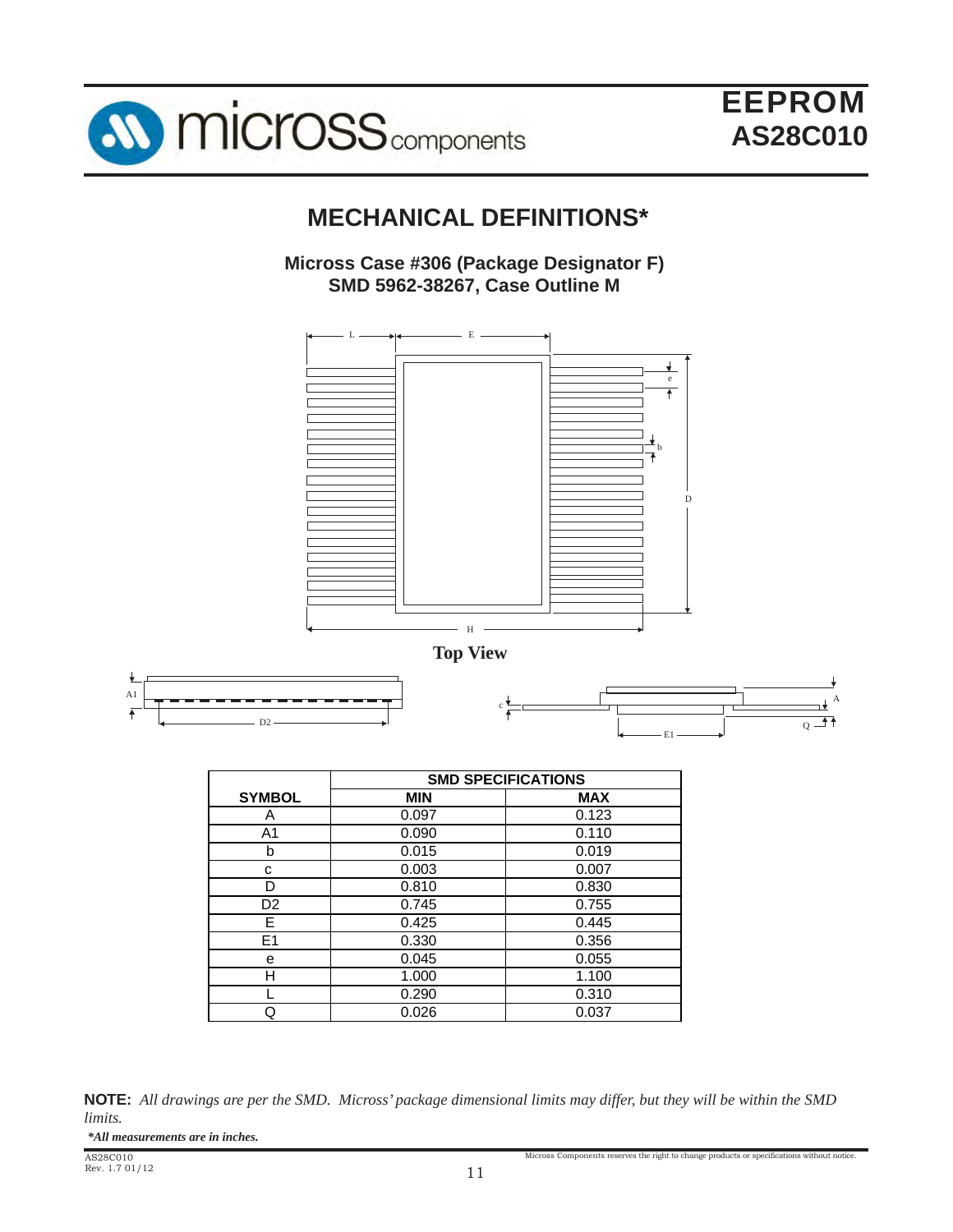

# **MECHANICAL DEFINITIONS\***



| Symbol         | Min      | <b>Max</b> |   | Note Symbol    | Min        | <b>Max</b>  | <b>Note</b> |
|----------------|----------|------------|---|----------------|------------|-------------|-------------|
| Α              |          | .225       |   | eA/2           | .300 BSC   |             |             |
| b              | .014     | .026       | 2 |                | .125       | .200        | 8           |
| b <sub>1</sub> | .014     | .023       | 3 | Q              | .015       | .070        | 9           |
| b2             | .045     | .065       | 4 | Q1             |            |             |             |
| b <sub>3</sub> | .023     | .045       | 5 | S <sub>1</sub> | .005       |             | 10          |
| с              | .008     | .018       | 2 | S <sub>2</sub> | .005       |             | 11          |
| c1             | .008     | .015       | 3 | a              | $90^\circ$ | $105^\circ$ |             |
| D              |          | 1.680      | 6 | aaa            |            | .015        |             |
| Е              | .510     | .620       | 6 | bbb            | .          | .030        |             |
| E <sub>2</sub> |          |            |   | CCC            |            | .010        |             |
| E <sub>3</sub> |          |            |   | M              | ---        | .0015       | 2           |
| e              | .100 BSC |            |   | N              | 32         |             | 12          |
| еA             |          | .600 BSC   |   |                |            |             |             |
| <b>Note</b>    |          |            |   | 1,14           |            |             |             |

#### NOTES:

- 1. Index area: A notch or a pin one identification mark shall be located adjacent to pin one and shall be located within the shaded area shown. The manufacturer's identification shall not be used as a pin one identification mark.<br>2. The maximum limit
- 2. The maximum limits of lead dimensions b and c or M shall be measured at the centroid of the finished lead surfaces, when solder dip or tin plate lead finish is applied.
- 3. Dimensions b1 and c1 apply to lead base metal only. Dimension M applies to lead plating and finish thickness.
- 4. The b2 minimum dimension of .045 inch (1.14 mm) was implemented 30 September 1992. Until that date, a minimum dimension of .038 (0.97 mm) was acceptable. See 5.2.4<br>5. Corner leads (1, N, N/2, an
- Corner leads (1, N, N/2, and N/2+1) may be configured as shown in detail A. For this configuration dimension b3 replaces dimension b2.<br>6. This dimension allows for off-center lid meniscus, and glass of
- This dimension allows for off-center lid, meniscus, and glass overrun.
- 8. Pointed or rounded lead tips as shown in details B and C are preferred to ease insertion, but are not mandatory.
- 9. Dimension Q shall be measured from the seating plane to the base plane.
- 10. Measure dimension S1 at all four corners, see 5.2.5.
- 11. Measure dimension S2 from the top of the ceramic body to the nearest metallization or lead
- 12. N is the maximum number of terminal positions.
- 14. See tables VI and VII for descriptive type designators.

#### *\*All measurements are in inches.*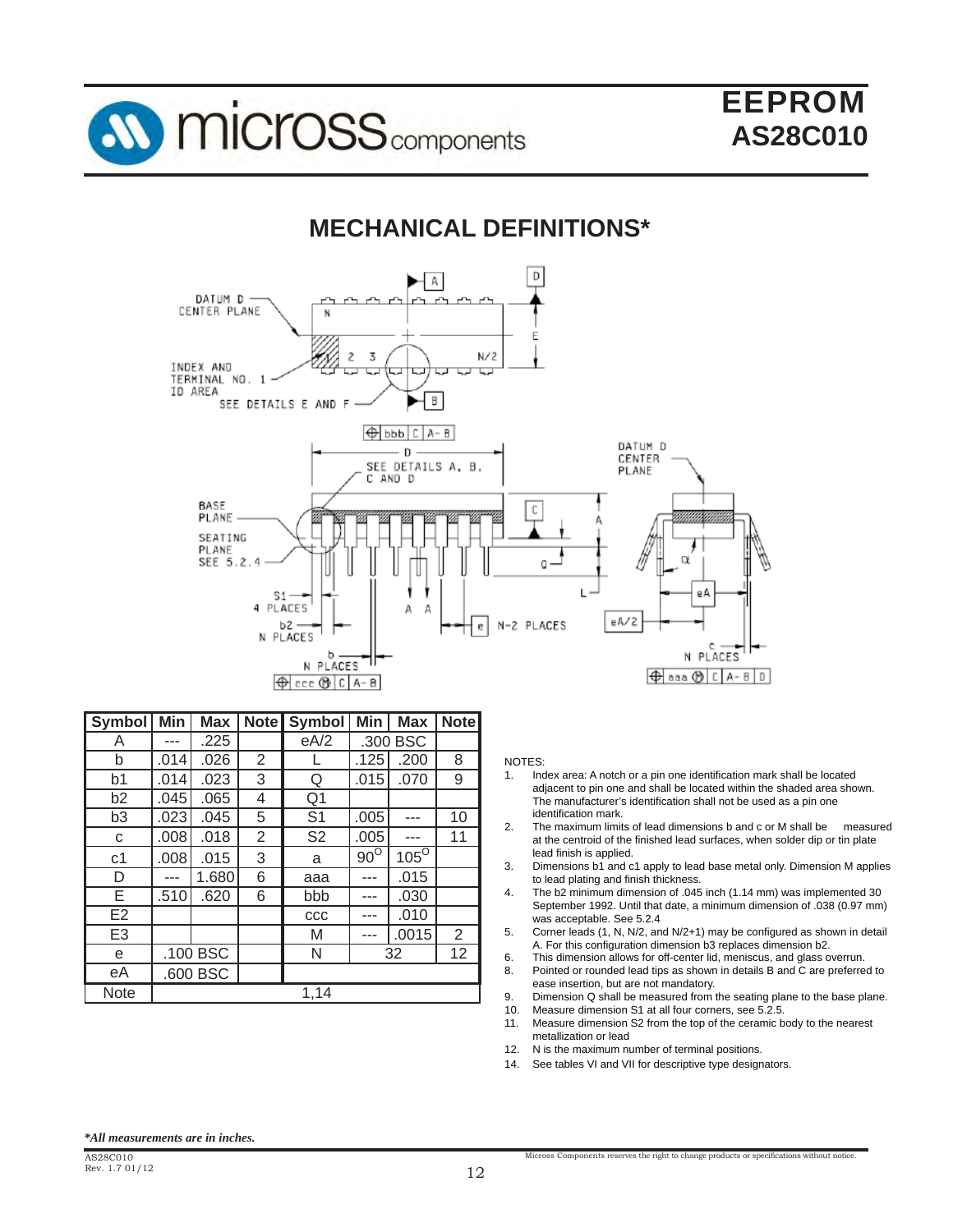

# **ORDERING INFORMATION**

**EXAMPLE:** AS28C010CW-15/883C **EXAMPLE:** AS28C010F-15/883C

| <b>Device Number</b> | Package<br><b>Type</b> | <b>Speed</b><br>ns | <b>Process</b>  | <b>Device Number</b> | Package<br><b>Type</b> | <b>Speed</b><br>ns | <b>Proc</b>    |
|----------------------|------------------------|--------------------|-----------------|----------------------|------------------------|--------------------|----------------|
| AS28C010             | <b>CW</b>              | $-12$              | $\overline{1*}$ | AS28C010             |                        | $-12$              | $\overline{1}$ |
| AS28C010             | <b>CW</b>              | $-15$              |                 | AS28C010             |                        | $-15$              | $\overline{1}$ |
| AS28C010             | <b>CW</b>              | $-20$              | $\overline{1*}$ | AS28C010             |                        | $-20$              | $/$ *          |
| AS28C010             | <b>CW</b>              | $-25$              |                 | AS28C010             |                        | $-25$              | $/*$           |

| <b>Process</b> | <b>Device Number</b> | Package<br><b>Type</b> | <b>Speed</b><br>ns | <b>Process</b> |
|----------------|----------------------|------------------------|--------------------|----------------|
| 1*             | AS28C010             |                        | $-12$              | /*             |
| 1*             | AS28C010             |                        | $-15$              | 1*             |
| 1*             | AS28C010             |                        | $-20$              | 1*             |
| 1*             | AS28C010             |                        | $-25$              | 1*             |

### **\*AVAILABLE PROCESSES**

| $IT = Industrial Temperature Range$ | -40 $\rm{^{\circ}C}$ to +85 $\rm{^{\circ}C}$          |
|-------------------------------------|-------------------------------------------------------|
| $XT = Extended Temperature Range$   | -55 $\mathrm{^{\circ}C}$ to +125 $\mathrm{^{\circ}C}$ |
| $Q =$ Full Military Processing      | -55 $\mathrm{^{\circ}C}$ to +125 $\mathrm{^{\circ}C}$ |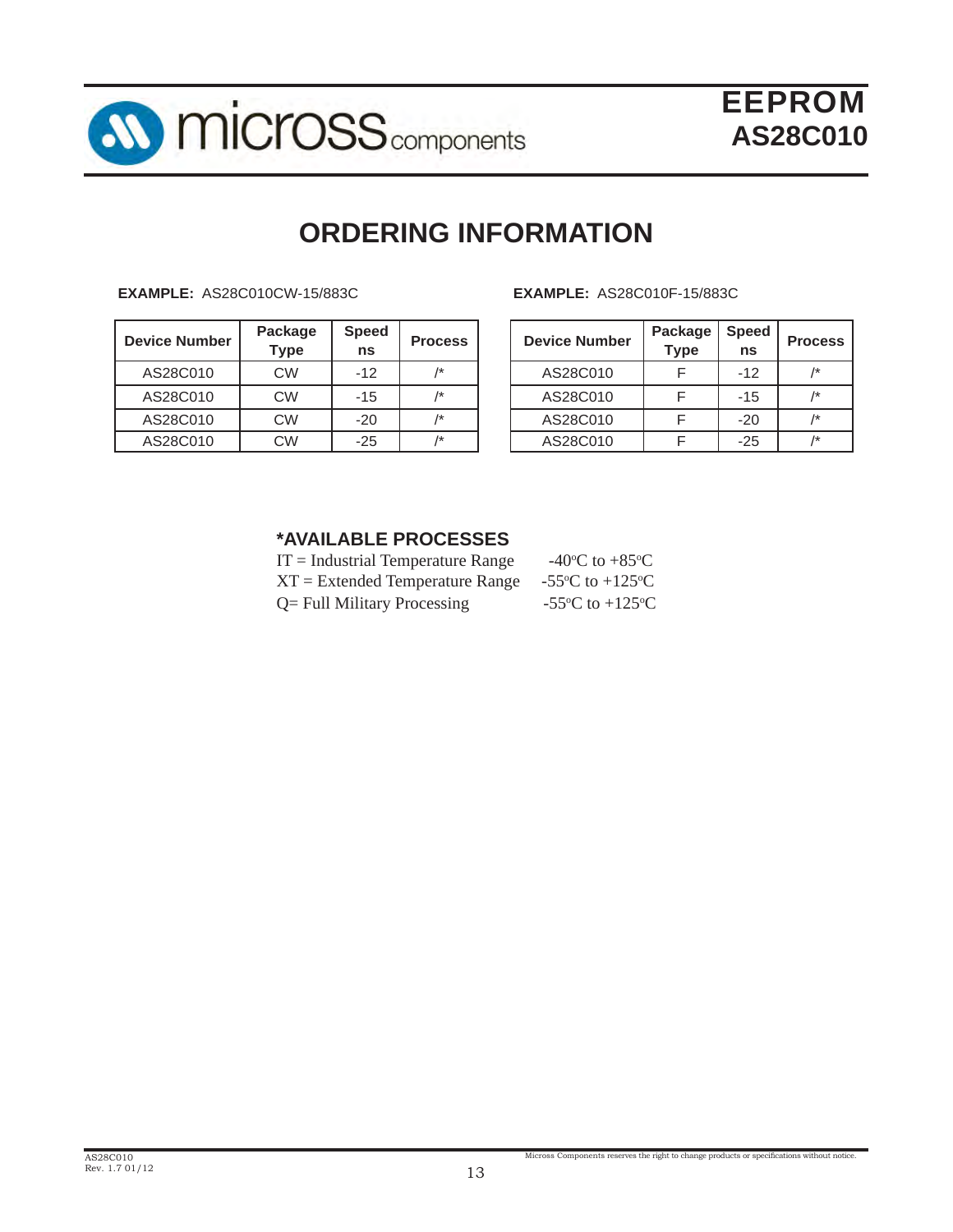

# **MICROSS TO DSCC PART NUMBER CROSS REFERENCE\***

**Package Designator CW**

**MICROSS Part # SMD Part#**

AS28C010CW-20/Q 5962-3826703QXA AS28C010CW-15/Q 5962-3826705QXA AS28C010CW-12/Q 5962-3826707QXA

AS28C010CW-25/Q 5962-3826701QXA

### **Package Designator F**

### **MICROSS Part # SMD Part#**

AS28C010F-25/Q 5962-3826701QZA AS28C010F-20/Q 5962-3826703QZA AS28C010F-15/Q 5962-3826705QZA AS28C010F-12/Q 5962-3826707QZA

*\* ASI part number is for reference only. Orders received referencing the SMD part number will be processed per the SMD.*